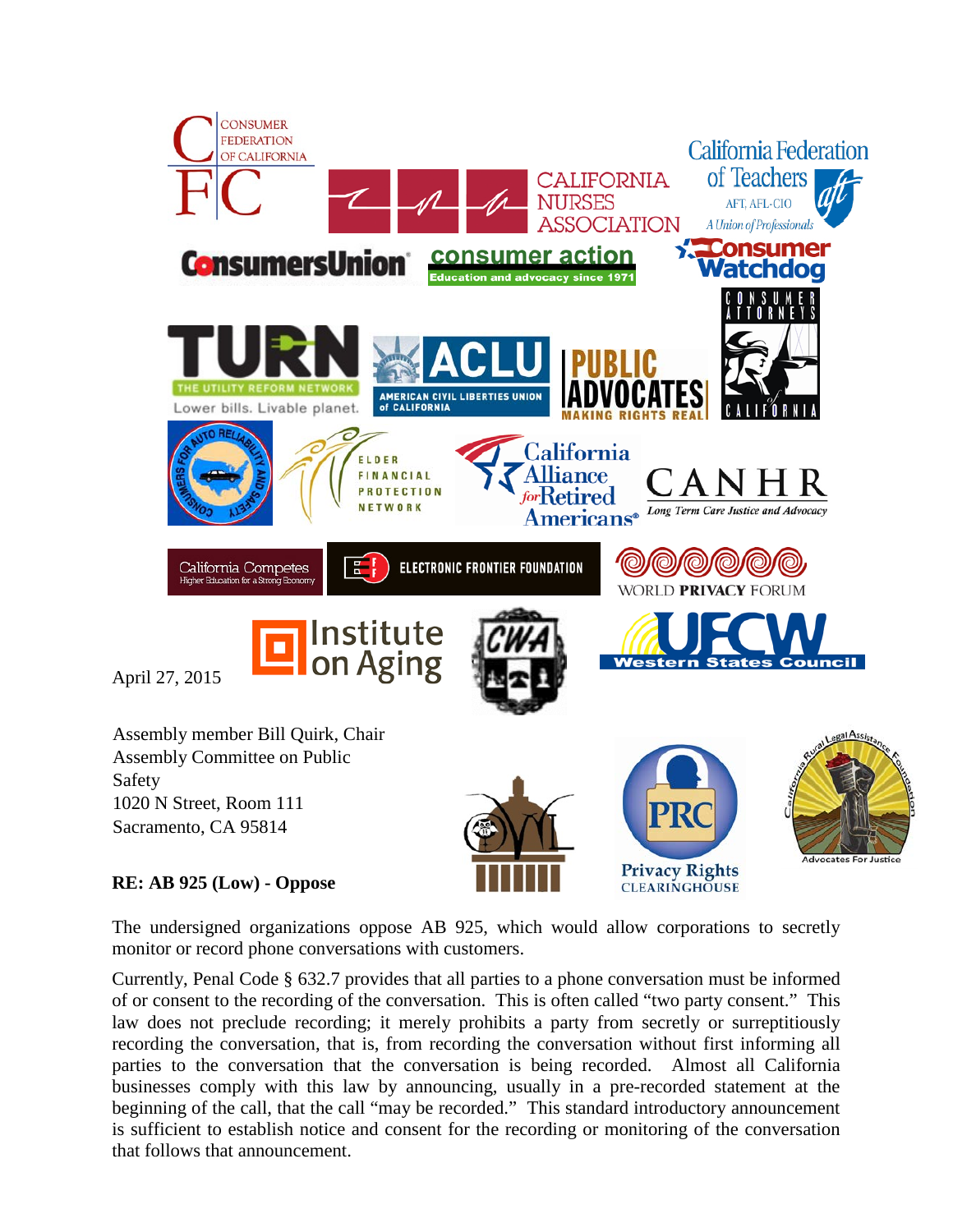Under AB 925, however, this provision would no longer apply to the recording of nonconfidential communications between a person or business and a current or former customer of the person or business, or a person reasonably believed to be a current or former customer, regarding their business relationship. We understand that the intent of the bill is to permit businesses to record customer service calls without informing the customer that the call was being recorded, although the phrase "business relationship" seems to include much more than customer service calls.

Accordingly, AB 925 would sacrifice well-established privacy interests: A unanimous state Supreme Court wrote that California has a "strong and continuing interest in the full and vigorous application of the section of Section 632 prohibiting the recording the telephone conversations without the knowledge or consent of all the parties to the conversation." Kearney v. Salomon Smith Barney, Inc., 39 Cal. 4th 95 (2006) (California Invasion of Privacy Act applies even when one party to the conversation is outside California in a state that authorizes recording with the consent of a single party to the call). Indeed, California decisions repeatedly have invoked and vigorously enforced the provisions of Section 632 (see, e.g., Flanagan v. Flanagan, 27 Cal.4th 766 (2002) ("the Privacy Act … protects against intentional, nonconsensual recording of telephone conversations regardless of the content of the conversation or the type of telephone involved)"; Ribas v. Clark, 38 Cal.3d 355 (1985) ("secret monitoring denies the speaker an important aspect of privacy of communication — the right to control the nature and extent of the firsthand dissemination of his statements").

Moreover, California's explicit constitutional privacy provision (Cal. Const., art. I, § 1) was enacted in part specifically to protect Californians from overly intrusive business practices that were seen to pose a significant and increasing threat to personal privacy. See, e.g., Hill v. National Collegiate Athletic Assn., 7 Cal.4th 1, 15-20 (1994); White v. Davis, 13 Cal.3d 757, 775 (1975); cf. Rattray v. City of National City, 51 F.3d 793, 797 (9th Cir.1994) ("Having one's personal conversations secretly recorded may well infringe upon the right to privacy guaranteed by the California Constitution").

Virtually all California businesses, and most out-of-state businesses have no difficulty complying with the two party consent laws that exist in California and several other states. AB 925 would eliminate an important and non-burdensome privacy protection. We urge your "No" vote on AB 925.

Sincerely,

**Richard Holober** Consumer Federation of California

**Kevin Baker** American Civil Liberties Union of California

**Prescott Cole** California Advocates for Nursing Home Reform

**Hene Kelly** California Alliance for Retired Americans **Robert Shireman** California Competes

**Kendra Harris** California Federation of Teachers

**Noe Paramo** California Rural Legal Assistance Foundation